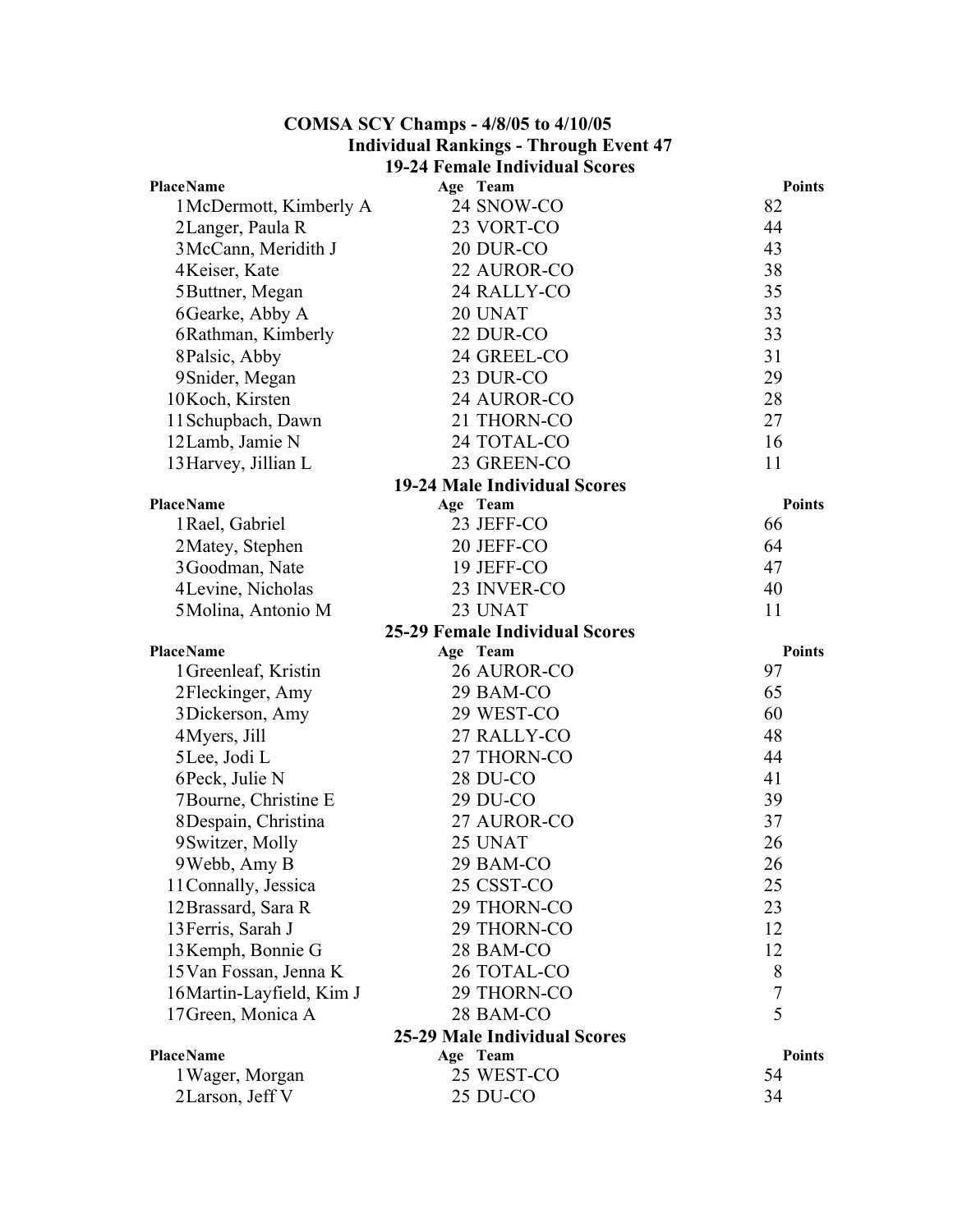| 3 Turner, Jay                              | 25 NJEFF-CO                           | 31            |
|--------------------------------------------|---------------------------------------|---------------|
| 4 Budd, Adam M                             | 27 DU-CO                              | 24            |
| 5 Giron, Marcus K                          | 29 THORN-CO                           | 23            |
| 6 Saum, Brett                              | 26 BAM-CO                             | 22            |
| 6Silleck, Howie H                          | <b>26 DU-CO</b>                       | 22            |
| 8 Rivera, Khemo D                          | 29 INVER-CO                           | 20            |
|                                            | <b>30-34 Female Individual Scores</b> |               |
| <b>PlaceName</b>                           | Age Team                              | <b>Points</b> |
| 1 Niemann, Catherine A                     | 34 AUROR-CO                           | 90            |
| 2Leetmae, Erika M                          | 34 DU-CO                              | 77            |
| 3 Sprenger, Victoria L                     | 30 UNAT                               | 72            |
| 4 Noonan, Heather A                        | 30 UNAT                               | 62            |
| 5Framke, Erin C                            | 31 DU-CO                              | 51            |
| 6Rhoads, Jennifer B                        | 32 THORN-CO                           | 42            |
| 7 McLachlan, Leslie                        | 34 BAM-CO                             | 41            |
| 8 Baumann, Kari K                          | 33 GREEL-CO                           | 32            |
| 9McCann, Christy S                         | 34 BAM-CO                             | 29            |
| 10 Speckman, Channa L                      | 30 HIGH-CO                            | 19            |
| 11 Mann, Lindsey L                         | 32 BAM-CO                             | 16            |
| 12Houmb, Siv                               | 31 VORT-CO                            | 14            |
| 13 Kessler, Layla                          | 32 SUMM-CO                            | 8             |
| 14Tall Bull, Brooke K                      | 34 SOSUB-CO                           | 7             |
| 15 Vance, Sara E                           | 32 TOTAL-CO                           | 5             |
|                                            | <b>30-34 Male Individual Scores</b>   |               |
| <b>PlaceName</b>                           | Age Team                              | <b>Points</b> |
|                                            |                                       |               |
| 1 Eisenhuth, Matt S                        | 30 DU-CO                              | 66            |
| 2Putnam, Rob T                             | 31 RALLY-CO                           | 55            |
| 3 Siegel, Joel F                           | 33 DU-CO                              | 46            |
| 4Roberts, Ben J                            | 30 SOSUB-CO                           | 40            |
| 4King, Steven J                            | 34 DU-CO                              | 40            |
| 6Dickerson, Christian                      | 32 WEST-CO                            | 39            |
| 7Schroeder, William D                      | 31 BROOM-CO                           | 34            |
| 7Holicky, Grant                            | 31 RALLY-CO                           | 34            |
| 9 Doherty, Kevin J                         | 31 SQUID-CO                           | 29            |
| 10Sprenger, Matt                           | 33 UNAT                               | 25            |
| 11 Hayden, John W                          | 33 SQUID-CO                           | 16            |
| 12 Pryor, Keith T                          | 34 SQUID-CO                           | 15            |
| 13 Ivankovich, Zoran                       | 31 UNAT                               | 14            |
|                                            | <b>35-39 Female Individual Scores</b> |               |
| <b>PlaceName</b>                           | Age Team                              | <b>Points</b> |
| 1 Moen, Teri                               | 36 DU-CO                              | 75            |
| 2Eden, Kim G                               | 36 FORT-CO                            | 57            |
| 3 Keaten, Heather L                        | 35 FORT-CO                            | 45            |
| 4 Riner, Betsy                             | 38 INVER-CO                           | 43            |
| 5 Lee, Julie A                             | 39 WEST-CO                            | 40            |
| 6 Lee, Sarah B<br>7 Von Der Lippe, Susan G | 38 RALLY-CO<br>39 LOVE-CO             | 38<br>33      |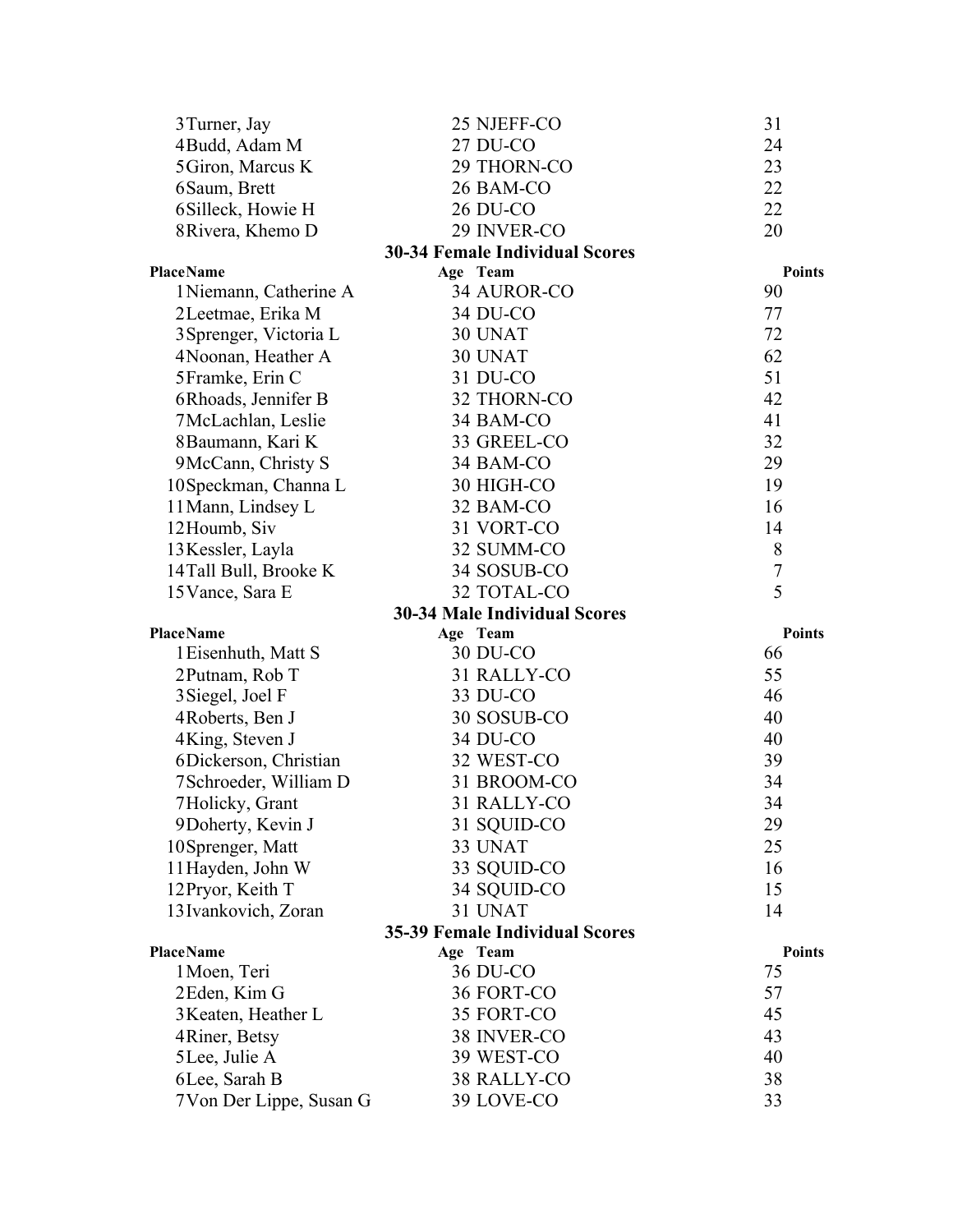| 8 McKeever, Laura L       | 37 BAM-CO                                            | 29                  |
|---------------------------|------------------------------------------------------|---------------------|
| 8 Crino, Heidi P          | 38 INVER-CO                                          | 29                  |
| 10 Steitz, Natalie S      | 36 GREEL-CO                                          | 28                  |
| 11 Forbes, Tiffany A      | 38 BAM-CO                                            | 27                  |
| 12 Beggs, Holly           | 38 RALLY-CO                                          | 24                  |
| 13 Friedlander, Rebecca L | 38 DU-CO                                             | 21                  |
| 14 Smith, Laura K         | 39 BAM-CO                                            | 19                  |
| 14 Anderson, Wendy        | 35 INVER-CO                                          | 19                  |
| 16Zarou, Kate B           | 36 DU-CO                                             | 15                  |
| 17 Lamper, Darla L        | 37 BAM-CO                                            | 12                  |
| 18 Shinn, Jennifer S      | 39 BAM-CO                                            | 9                   |
| 19Plummer, Charlotte      | 39 JEFF-CO                                           | 6                   |
|                           | <b>35-39 Male Individual Scores</b>                  |                     |
| <b>PlaceName</b>          | Age Team                                             | <b>Points</b>       |
| 1 Gonzales, Mike          | 38 BAM-CO                                            | 64                  |
| 2Rosinski, Tom            | 35 DU-CO                                             | 56                  |
| 3 Niemann, Andy J         | 39 AUROR-CO                                          | 51                  |
| 4 Chapman, Michael S      | 36 DUR-CO                                            | 46                  |
| 4Amos, Will               | 37 BROOM-CO                                          | 46                  |
| 6Blum, Juri               | 38 SOSUB-CO                                          | 45                  |
| 7 Allison, Mark A         | 37 AUROR-CO                                          | 43                  |
| 8 Miller, George F        | 39 INVER-CO                                          | 38                  |
| 9Smith, Schuyler          | 36 DU-CO                                             | 36                  |
| 10 Pazmino, Jorge E       | 35 AUROR-CO                                          | 33                  |
| 11 Keever, Nate           | 38 GDOL-CO                                           | 28                  |
| 12 Reilly, Quinn A        | 39 DU-CO                                             | 26                  |
| 13 Jones, Richard B       | 39 JEFF-CO                                           | 22                  |
| 13 Nasser, Rob D          | 35 HIGH-CO                                           | 22                  |
| 13 Jewell, Jeff           | 36 DAWGS-CO                                          | 22                  |
| 16Hildebrandt, Jeff A     | 39 RALLY-CO                                          | 21                  |
| 16Pins, Michael T         | 39 BAM-CO                                            | 21                  |
| 18 Hoyt, Brian            | 38 THORN-CO                                          | 19                  |
| 19 Wolf, Joe M            | 37 INVER-CO                                          | 17                  |
| 20 Opansky, Brian         | 37 RALLY-CO                                          | 16                  |
| 21 Reese, Gary            | 38 THORN-CO                                          | 15                  |
| 21 Reifel, Richard R      | 39 INVER-CO                                          | 15                  |
| 23 Reetz, Jay S           | 36 DU-CO                                             | 13                  |
| 24 Pastor, Dan E          | 37 THORN-CO                                          | 11                  |
| 25McCormick, John D       | 39 UNAT                                              | 5<br>$\overline{4}$ |
| 26 Martin, Troy           | 36 THORN-CO<br><b>40-44 Female Individual Scores</b> |                     |
| <b>PlaceName</b>          | Age Team                                             | <b>Points</b>       |
| 1 Hagadorn, Heather L     | 40 DU-CO                                             | 106                 |
| 2Crouch, Kim H            | 43 RALLY-CO                                          | 82                  |
| 3 Maleike, Corinna        | 44 THORN-CO                                          | 69                  |
| 4Vanderpoel, Nicole L     | 40 INVER-CO                                          | 68<br>50            |
| 5 Garnier, Kathy L        | 44 INVER-CO                                          | 61                  |
|                           |                                                      |                     |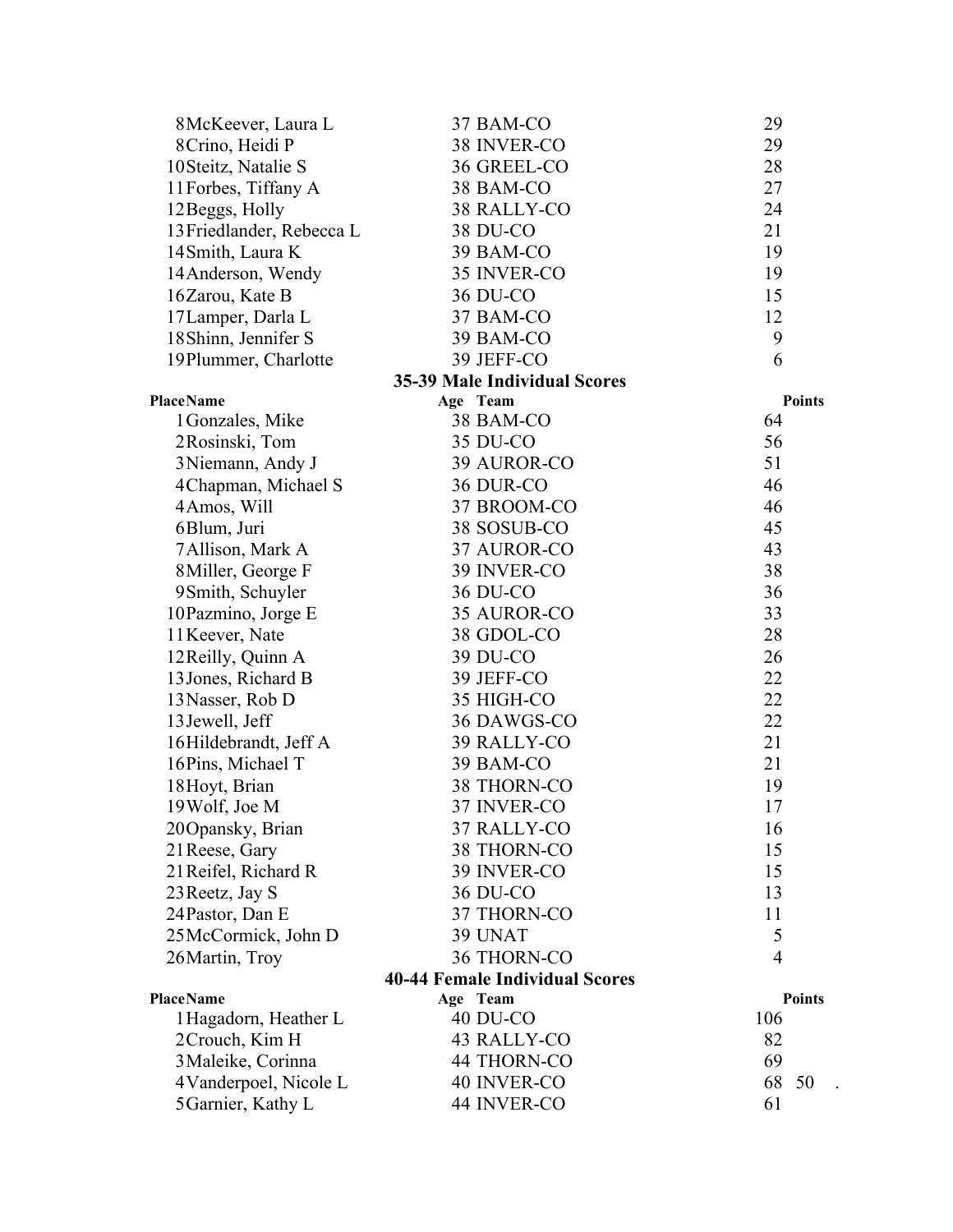|                  | 6Sallee, Cece           | 43 DUR-CO                           |                 | 55<br>50         |
|------------------|-------------------------|-------------------------------------|-----------------|------------------|
|                  | 7Fischer, Lynn          | 43 RALLY-CO                         |                 | 45               |
|                  | 8Dullea, Melanie J      | 43 SOSUB-CO                         |                 | 41               |
|                  | 9Johnson, Deanna        | 41 HIGH-CO                          |                 | 36               |
|                  | 10 Pettis Scott, Anna T | 42 BAM-CO                           |                 | 33               |
|                  | 11 Nolte, Susan D       | 44 INVER-CO                         |                 | 31               |
|                  | 12 Sauls, Catherine C   | <b>40 THORN-CO</b>                  |                 | 23               |
|                  | 13 Dau, Janice          | 42 DU-CO                            |                 | 22               |
|                  | 14 Miller, Shelley L    | <b>42 THORN-CO</b>                  |                 | 19               |
| 15               | Dretzka`, Jennifer M    | 42                                  | <b>THORN-CO</b> | 17               |
| 16               | Stokoe, Jeanne M        | 43                                  | THORN-CO        | 13               |
| 16               | Shultz, Lisa            | 42                                  | <b>INVER-CO</b> | 13               |
| 18               | Derr, Kristin L         | 40                                  | DU-CO           | 11               |
| 19               | Nelson, Judy A          | 44                                  | HIGH-CO         | 9                |
| 20               | Fletcher, Lynn E        | 44                                  | <b>INVER-CO</b> | $8\,$            |
| 21               | Craft, Carol S          | 43                                  | THORN-CO        | $\tau$           |
| 21               | Meeks, Patti            | 40                                  | DAWGS-CO        | $\boldsymbol{7}$ |
| 21               | Ritter, Tracey L        | 41                                  | <b>INVER-CO</b> | $\overline{7}$   |
| 21               | Hawkinson, Cindy S      | 44                                  | HIGH-CO         | $\tau$           |
| 25               | Kauffman, Barbara M     | 43                                  | <b>THORN-CO</b> | 5                |
| 26               | Lantz, Ann F            | 41                                  | <b>UNAT</b>     | $\overline{4}$   |
| 27               | Mayer, Olivia           | 41                                  | <b>INVER-CO</b> | $\mathbf{1}$     |
|                  |                         | <b>40-44 Male Individual Scores</b> |                 |                  |
| Place            | <b>Name</b>             | Age                                 | <b>Team</b>     | <b>Points</b>    |
| $\mathbf 1$      | Nash, Kevin             | 41                                  | BROOM-CO        | 83               |
| $\overline{c}$   | Melanson, Edward L      | 42                                  | DU-CO           | 73               |
| $\overline{3}$   | Cox, Randy R            | 42                                  | <b>BAM-CO</b>   | 50               |
| $\overline{4}$   | Johnston, Mark A        | 44                                  | <b>INVER-CO</b> | 47               |
| $\overline{4}$   | Jordan, Jamie H         | 42                                  | DU-CO           | 47               |
| 6                | Knight, Roger G         | 41                                  | <b>BAM-CO</b>   | 46               |
| $\boldsymbol{7}$ | Smith, John C           | 43                                  | GREEN-CO        | 44               |
| $\,8\,$          | Reid, Mike D            | 44                                  | SAVM-GA         | 41               |
| 9                | Fuller, David S         | 40                                  | DU-CO           | 39               |
| 10               | Magouirk, Jeff K        | 43                                  | BROOM-CO        | 38               |
| 11               | Lenneman, Tim           | 41                                  | FOOT-CO         | 36               |
| 12               | O'Brien, Mike M         | 43                                  | DUR-CO          | 33               |
| 13               | Wells, Reed R           | 43                                  | <b>INVER-CO</b> | 32               |
| 14               | Joyner, Thomas T        | 40                                  | DUR-CO          | 30               |
| 15               | Mann, Jon               | 44                                  | DU-CO           | 29               |
| 16               | Tollefson, Jon S        | 44                                  | <b>UNAT</b>     | 27               |
| 17               | Dittrich, Wolfgang      | 43                                  | BAM-CO          | 26               |
| 17               | Vargas, Luis E          | 44                                  | RALLY-CO        | 26               |
| 19               | Chaiyaroj, Patt         | 41                                  | SQUID-CO        | 23               |
| 20               | Stewart, Dave A         | 43                                  | THORN-CO        | 22               |
| 21               | Moe, Stephen A          | 44                                  | BAM-CO          | 17               |
| 22               | Arnold, Dan             | 41                                  | CSST-CO         | 16               |
| 23               | Hayward, Ralph D        | 44                                  | <b>OURAY-CO</b> | 14               |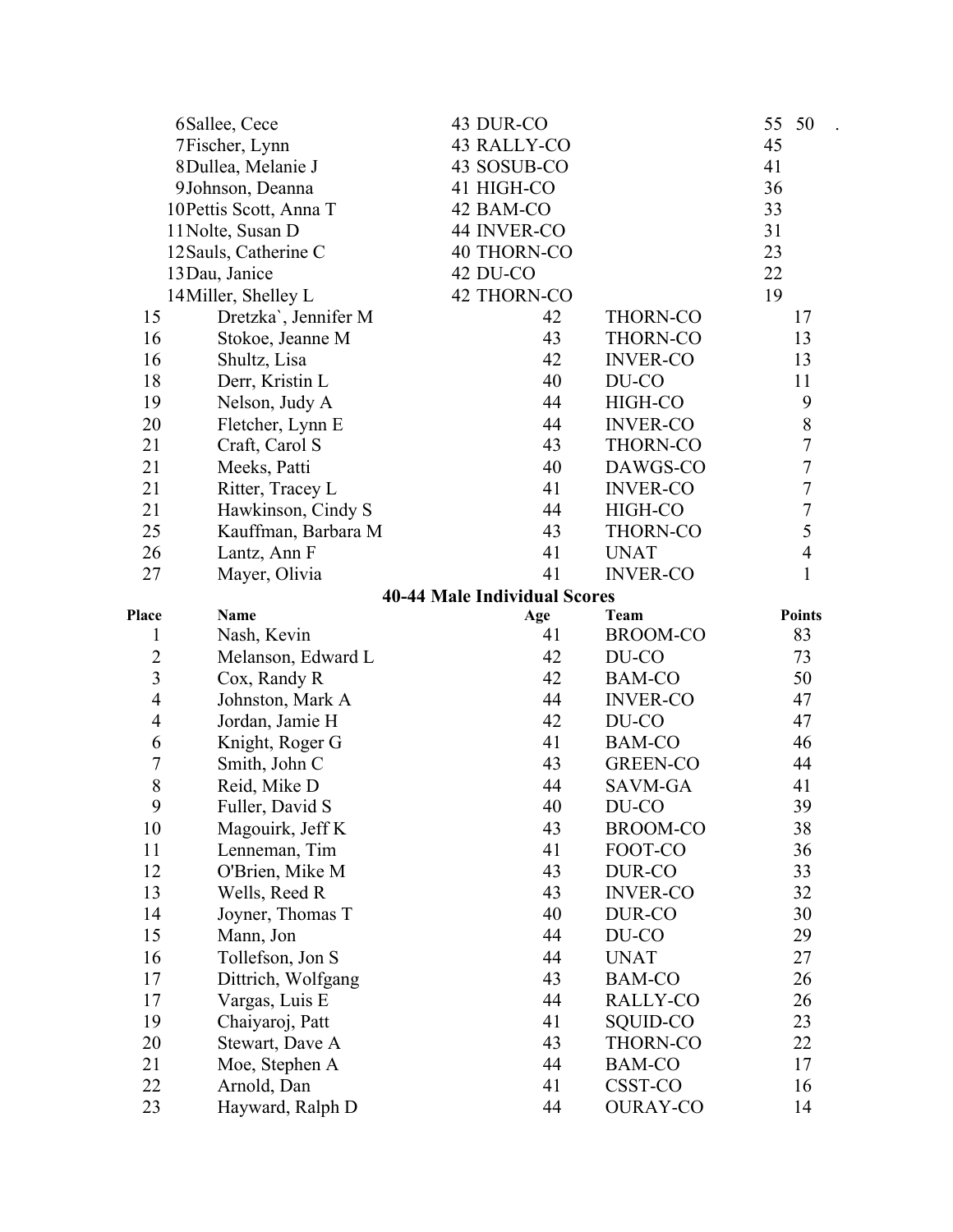| 24             | Classen, Ken A        | 44                                    | DU-CO           | 13             |
|----------------|-----------------------|---------------------------------------|-----------------|----------------|
| 25             | Burgan, Brian         | 40                                    | PAGOS-CO        | 12             |
| 26             | Hunt, Richard A       | 43                                    | <b>UNAT</b>     | 11             |
| 27             | Ramirez, Alfonso      | 43                                    | <b>BROOM-CO</b> | 9              |
| 27             | Gratz, John           | 44                                    | <b>BAM-CO</b>   | 9              |
| 29             | Piccolotti, Sam V     | 41                                    | <b>UNAT</b>     | $\overline{7}$ |
| 30             | Mauldin, Lee          | 43                                    | <b>BAM-CO</b>   | 6              |
| 30             | Bunevich, Steven P    | 44                                    | WEST-CO         | 6              |
| 32             | Rizzo, Phillip E      | 42                                    | PAGOS-CO        | $\overline{3}$ |
| 32             | Schardt, Stefan       | 41                                    | <b>BAM-CO</b>   | $\overline{3}$ |
| 34             | O'Keefe, John P       | 43                                    | <b>BROOM-CO</b> | 1              |
|                |                       | <b>45-49 Female Individual Scores</b> |                 |                |
| Place          | <b>Name</b>           | Age                                   | Team            | <b>Points</b>  |
| 1              | Metz, Catherine L     | 49                                    | DUR-CO          | 84             |
| $\overline{2}$ | Drozda, Cathy M       | 46                                    | THORN-CO        | 66             |
| $\overline{3}$ | Pyle, Rebecca M       | 49                                    | SOSUB-CO        | 48             |
| $\overline{4}$ | True, Ann M           | 49                                    | <b>THORN-CO</b> | 38             |
| 5              | Johnson, Janene       | 47                                    | SNOW-CO         | 33             |
| 5              | Buttner, Martha A     | 49                                    | RALLY-CO        | 33             |
| 7              | Doty, Anne E          | 45                                    | <b>INVER-CO</b> | 31             |
| $8\,$          | Chidester, Victoria L | 48                                    | RAYS-CO         | 29             |
| 9              | Reseigh, Constance R  | 46                                    | <b>INVER-CO</b> | 22             |
| 10             | Anderson, Cynthia B   | 48                                    | <b>BAM-CO</b>   | 18             |
| 11             | McGarity, Maureen     | 49                                    | <b>TOTAL-CO</b> | 17             |
| 12             | Hull, Kathy M         | 48                                    | JEFF-CO         | 11             |
| 13             | Van Orden, Susan H    | 45                                    | DU-CO           | 9              |
| 14             | Bennett, Aimee        | 48                                    | SOSUB-CO        | $\overline{7}$ |
|                |                       | <b>45-49 Male Individual Scores</b>   |                 |                |
| Place          | <b>Name</b>           | Age                                   | Team            | <b>Points</b>  |
| 1              | Brackett, Bill A      | 47                                    | DU-CO           | 92             |
| $\overline{2}$ | Scott, Greg C         | 45                                    | HIGH-CO         | 81             |
| $\overline{3}$ | Humphrey, Stephen R   | 46                                    | <b>BROOM-CO</b> | 59             |
| $\overline{4}$ | Petersen, Craig       | 45                                    | DU-CO           | 55             |
| 5              | Nolte, Christopher C  | 48                                    | <b>INVER-CO</b> | 47             |
| 6              | Louie, Jamie K        | 48                                    | CSST-CO         | 44             |
| 7              | Stehlin, Ed H         | 49                                    | <b>GRAND-CO</b> | 41             |
| 8              | Anderson, Kirk A      | 45                                    | GREEN-CO        | 38             |
| 9              | Koehler, Jim R        | 45                                    | RALLY-CO        | 35             |
| 10             | Lee, Marshall M       | 46                                    | RALLY-CO        | 32             |
| 11             | Miller, Burke         | 46                                    | RALLY-CO        | 30             |
| 12             | McCarty, Dave         | 46                                    | GDOL-CO         | 28             |
| 13             | Boysen, Eric C        | 47                                    | <b>BAM-CO</b>   | 27             |
| 14             | Ghaffari, Manu        | 48                                    | BAM-CO          | 25             |
| 15             | Sherrier, Robert H    | 45                                    | RALLY-CO        | 23             |
| 16             | Jackson, Richard D    | 47                                    | RIP-CO          | 22             |
| 16             | Smith, Paul           | 45                                    | <b>BAM-CO</b>   | 22             |
| 18             | Usman, Nassim         | 45                                    | <b>BAM-CO</b>   | 18             |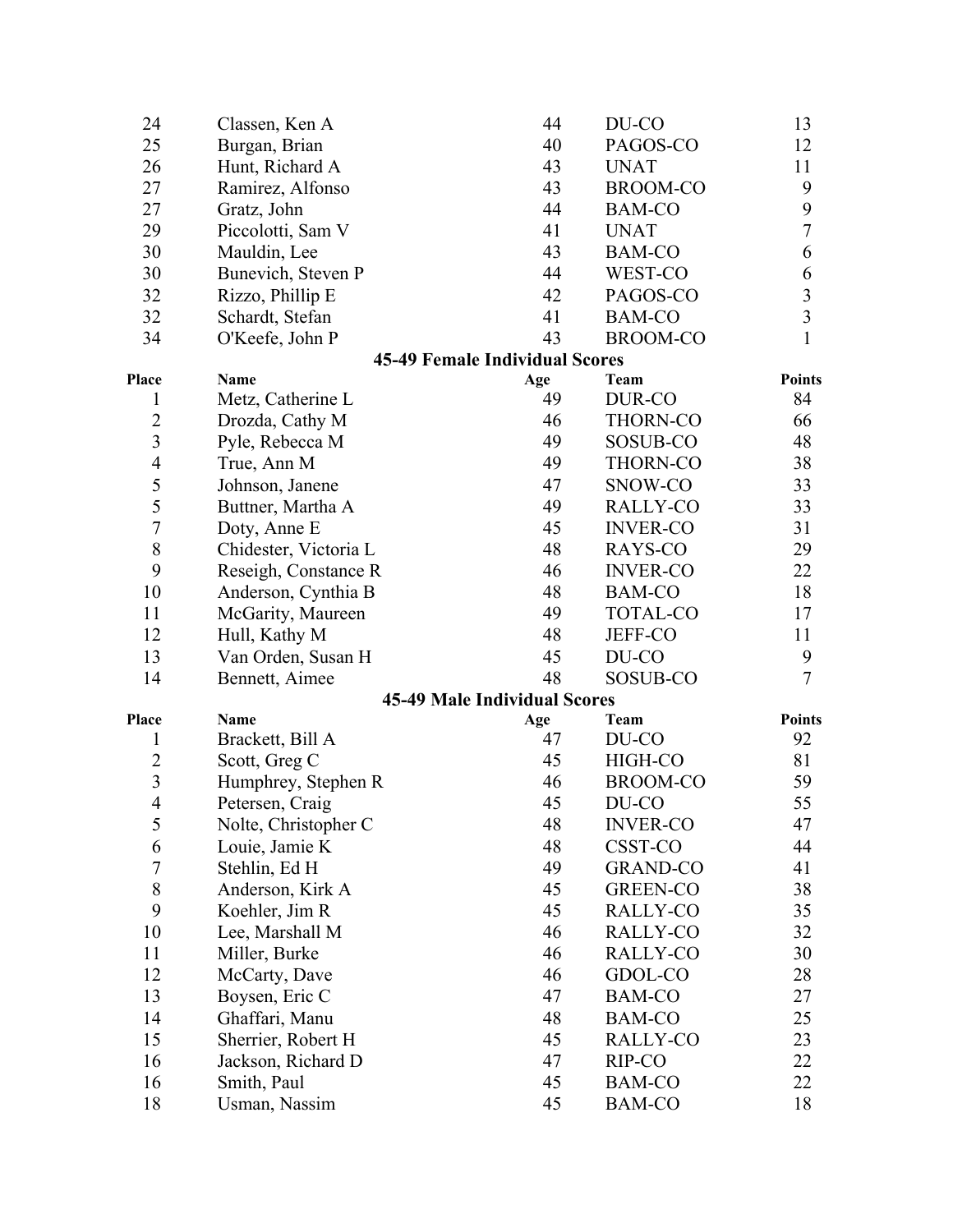| 19               | Young, David P       | 47                                    | WEST-CO         | 15                      |
|------------------|----------------------|---------------------------------------|-----------------|-------------------------|
| 19               | Gimlin, Dennis R     | 49                                    | PUEBL-CO        | 15                      |
| 21               | Tolle, David L       | 49                                    | PIKE-CO         | 14                      |
| 22               | Culp, Michael E      | 49                                    | SOSUB-CO        | 13                      |
| 23               | Furnier, Mike        | 46                                    | <b>AUROR-CO</b> | 11                      |
| 24               | Hawley, Gary W       | 45                                    | <b>AUROR-CO</b> | 10                      |
| 25               | Cattles, Steve R     | 45                                    | GREEL-CO        | 9                       |
| 26               | Wilson, George L     | 46                                    | <b>GREEN-CO</b> | 8                       |
| 26               | McLauglin, Neal      | 45                                    | <b>INVER-CO</b> | 8                       |
| 28               | Nelson, Kurt         | 45                                    | HIGH-CO         | 7                       |
| 29               | Alvarado, Ray        | 48                                    | RAYS-CO         | 6                       |
| 30               | Saunders, Mark       | 45                                    | RALLY-CO        | $\overline{4}$          |
| 31               | McHugh, Jerry        | 47                                    | DAC-CO          | $\overline{\mathbf{3}}$ |
| 32               | Lenhart, Edison S    | 47                                    | <b>GRAND-CO</b> | 1                       |
|                  |                      | <b>50-54 Female Individual Scores</b> |                 |                         |
| Place            | Name                 | Age                                   | Team            | <b>Points</b>           |
| 1                | Slover, Carrie L     | 52                                    | PUEBL-CO        | 82                      |
| $\overline{c}$   | Roche, Carolyn M     | 53                                    | <b>BAM-CO</b>   | 71                      |
| 3                | Laney, Judy B        | 52                                    | DU-CO           | 67                      |
| $\overline{4}$   | Rosener, Karen K     | 51                                    | FORT-CO         | 66                      |
| 5                | Nelson, Mary Anne    | 54                                    | DUR-CO          | 64                      |
| 6                | Wohl Haan, Mary      | 51                                    | <b>BAM-CO</b>   | 53                      |
| $\overline{7}$   | Swan, Laurie         | 51                                    | HIGH-CO         | 38                      |
| $\tau$           | Lestikow, Polly      | 51                                    | <b>GREEN-CO</b> | 38                      |
| 9                | Fouts, Susan J       | 54                                    | DU-CO           | 36                      |
| 10               | Conway, Catherine A  | 50                                    | RAYS-CO         | 23                      |
| 11               | Yoder, Margie E      | 52                                    | DU-CO           | 22                      |
| 12               | Leonard, Adrienne    | 51                                    | <b>INVER-CO</b> | 16                      |
| 13               | Kane, Julie          | 51                                    | <b>INVER-CO</b> | 15                      |
| 14               | Myers, Joan          | 53                                    | THORN-CO        | 14                      |
| 15               | Slavec, Deborah      | 51                                    | SOSUB-CO        | 10                      |
|                  |                      | 50-54 Male Individual Scores          |                 |                         |
| Place            | Name                 | Age                                   | Team            | <b>Points</b>           |
| 1                | Bryan, Todd A        | 54                                    | <b>BAM-CO</b>   | 111                     |
| $\overline{2}$   | Mann, Michael        | 50                                    | DU-CO           | 69                      |
| 3                | Davis, Johnny H      | 51                                    | RALLY-CO        | 66                      |
| $\overline{4}$   | Fischer, Chuck W     | 53                                    | GREEN-CO        | 62                      |
| 5                | Hess, Richard        | 50                                    | GREEL-CO        | 60                      |
| 6                | Waterbury, Stuart S  | 51                                    | <b>BAM-CO</b>   | 58                      |
| $\boldsymbol{7}$ | Curry, Kevin M       | 52                                    | DUR-CO          | 50                      |
| $8\,$            | Orendorff, Michael S | 53                                    | PUEBL-CO        | 39                      |
| 8                | Strobel, Barney S    | 50                                    | <b>INVER-CO</b> | 39                      |
| 10               | Heins, Don           | 50                                    | <b>BROOM-CO</b> | 27                      |
| 11               | Tveitmoe, Bob N      | 52                                    | JEFF-CO         | 26                      |
| 12               | Hughes, John S       | 51                                    | HIGH-CO         | 24                      |
| 13               | Lee, David A         | 50                                    | MONAC-CO        | 23                      |
| 13               | McElhinney, Tom B    | 51                                    | GREEL-CO        | 23                      |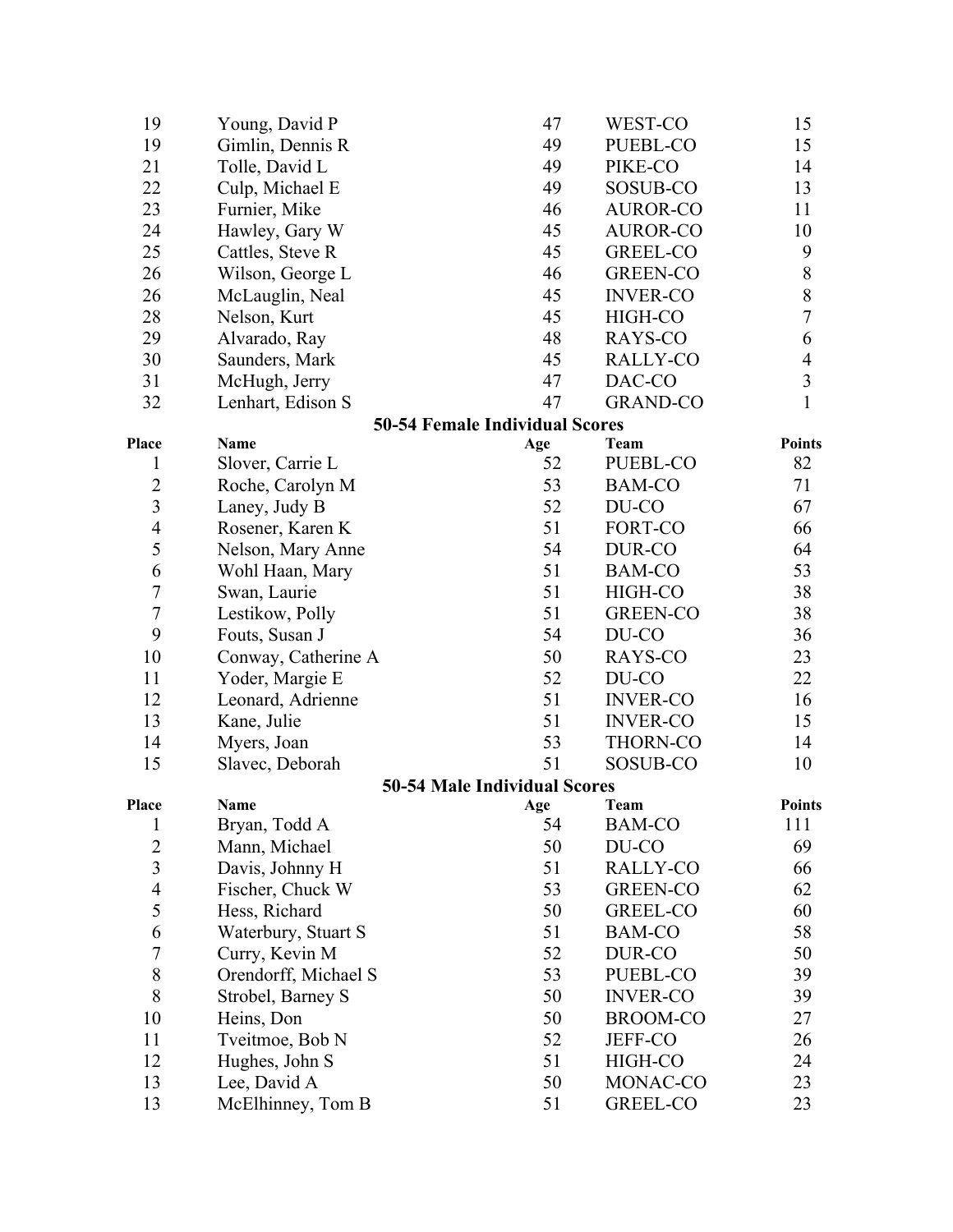| 15               | Heggy, Terry A        | 50                                    | WEST-CO         | 20             |
|------------------|-----------------------|---------------------------------------|-----------------|----------------|
| 16               | Stanback, John H      | 51                                    | VORT-CO         | 17             |
| 17               | Blodgett, Bob         | 54                                    | <b>INVER-CO</b> | 1550.          |
| 18               | Parkinson, Bruce A    | 54                                    | <b>UNAT</b>     | 14             |
| 19               | Varner, Tim           | 54                                    | <b>BAM-CO</b>   | 12             |
| 20               | Dezman, Lawrence E    | 52                                    | <b>UNAT</b>     | 1150.          |
| 21               | Caldwell, Roy E       | 51                                    | <b>JEFF-CO</b>  | 11             |
| 22               | Strong, James L       | 51                                    | <b>JEFF-CO</b>  | 10             |
| 22               | Hoffman, 1            | 51                                    | PIKE-CO         | 10             |
| 24               | Schwab, Tommy R       | 50                                    | CSST-CO         | 8              |
| 25               | Lee, Wayne A          | 51                                    | SQUID-CO        | 6              |
| 26               | Steward, Don          | 54                                    | SQUID-CO        | $\frac{5}{5}$  |
| 26               | Vanderpoel, William A | 52                                    | <b>INVER-CO</b> |                |
| 28               | Baugh, Thomas         | 52                                    | SQUID-CO        | $\overline{3}$ |
| 29               | Vogler, Ken J         | 53                                    | RALLY-CO        | $\mathbf{1}$   |
|                  |                       | <b>55-59 Female Individual Scores</b> |                 |                |
| Place            | <b>Name</b>           | Age                                   | <b>Team</b>     | <b>Points</b>  |
| $\mathbf{1}$     | Young, Lydia L        | 56                                    | WEST-CO         | 122            |
| $\overline{2}$   | Lebsack, Linda M      | 58                                    | DU-CO           | 101            |
| $\overline{3}$   | Hashimoto, Christine  | 57                                    | <b>INVER-CO</b> | 78             |
| $\overline{4}$   | England, Nancy J      | 55                                    | <b>THORN-CO</b> | 47             |
| 5                | Gatz, Pam S           | 58                                    | DU-CO           | 33             |
| 6                | Nigh, Rosemary        | 58                                    | <b>INVER-CO</b> | 26             |
| $\boldsymbol{7}$ | Turtle, Nancy         | 57                                    | FOOT-CO         | 15             |
| 8                | Raymond, Sue M        | 56                                    | <b>THORN-CO</b> | 6              |
|                  |                       | 55-59 Male Individual Scores          |                 |                |
| Place            | Name                  | Age                                   | <b>Team</b>     | <b>Points</b>  |
| $\mathbf 1$      | Townsend, Cecil       | 57                                    | PUEBL-CO        | 105            |
| $\overline{c}$   | Goodman, Laurence R   | 57                                    | <b>BAM-CO</b>   | 93             |
| $\mathfrak{Z}$   | Ellis, Quincy C       | 56                                    | DUR-CO          | 76             |
| $\overline{4}$   | McCormick, Paul       | 58                                    | <b>BAM-CO</b>   | 62             |
| 5                | Abbott, Bill A        | 58                                    | <b>AUROR-CO</b> | 53             |
| 6                | Paxton, Norman J      | 56                                    | <b>BAM-CO</b>   | 51             |
| 7                | Carney, Kent          | 57                                    | <b>EVER-CO</b>  | 40             |
| 8                | Warfield, John P      | 58                                    | DUR-CO          | 39             |
| 9                | Dodge, David R        | 58                                    | DUR-CO          | 25             |
| 10               | Creese, Dennis        | 56                                    | <b>BAM-CO</b>   | 13             |
| 11               | Pflum, Glenn D        | 55                                    | SQUID-CO        | 12             |
| 12               | McGuire, Robin K      | 59                                    | <b>BAM-CO</b>   | 9              |
|                  | Name                  | <b>60-64 Female Individual Scores</b> | Team            | <b>Points</b>  |
| Place<br>1       | Murphy-Sherman, Jane  | Age<br>60                             | SNOW-CO         | 121            |
| $\overline{2}$   | Dyck, Grace           | 63                                    | SNOW-CO         | 71             |
| 3                | Anziano, Marcia       | 60                                    | DU-CO           | 57             |
| 4                | Wise, Louise          | 62                                    | DAWGS-CO        | 53             |
| 5                | McKim, Penny A        | 60                                    | TOTAL-CO        | 35             |
|                  |                       |                                       |                 |                |

**60-64 Male Individual Scores**